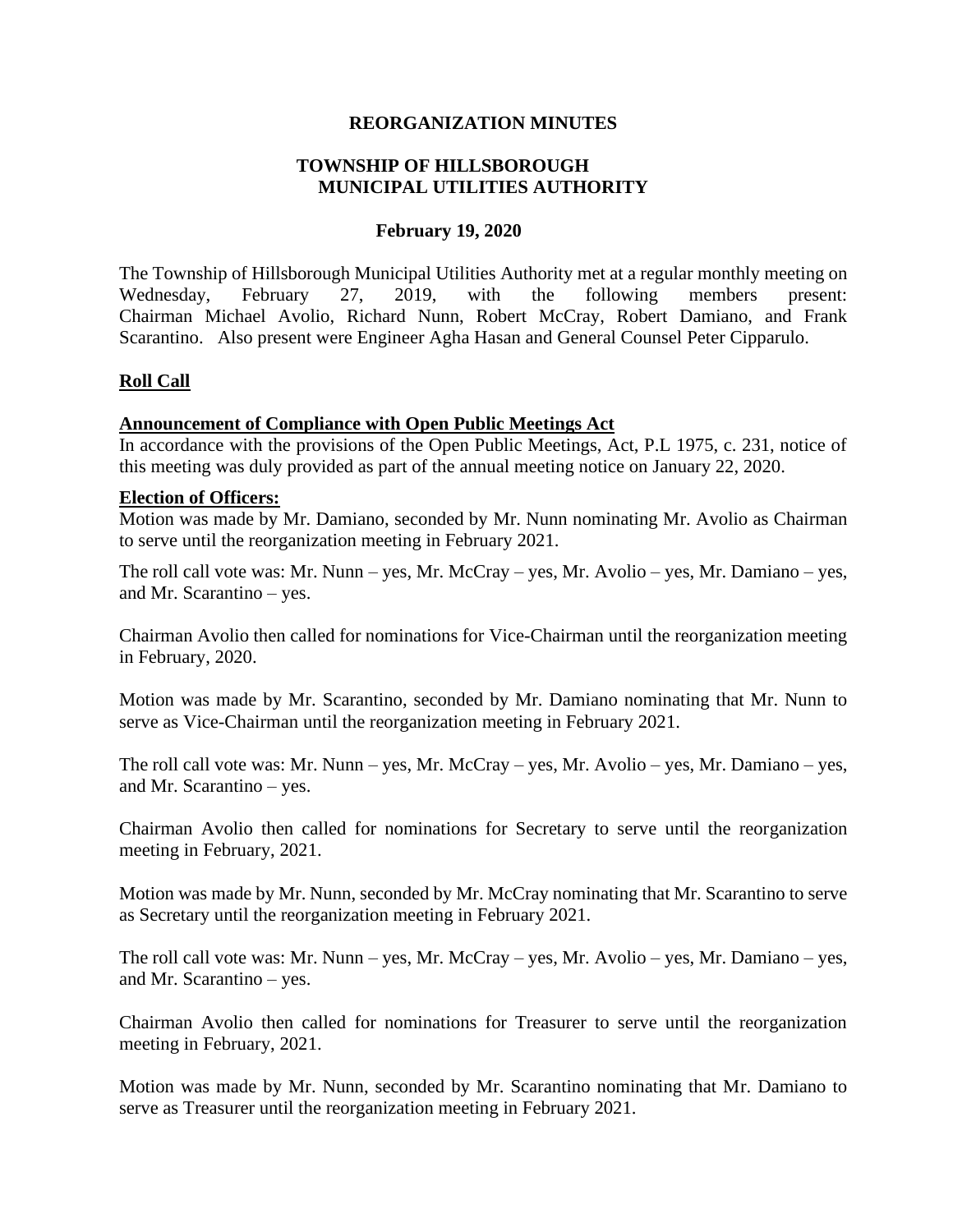The roll call vote was: Mr. Nunn – yes, Mr. McCray – yes, Mr. Avolio – yes, Mr. Damiano – yes, and Mr. Scarantino – yes.

Chairman Avolio then called for nominations for Assistant Secretary-Treasurer to serve until the reorganization meeting in February, 2021.

Motion was made by Mr. Damiano, seconded by Mr. Nunn nominating that Mr. McCray to serve as Assistant Secretary / Treasurer until the reorganization meeting in February 2021.

The roll call vote was: Mr. Nunn – yes, Mr. McCray – yes, Mr. Avolio – yes, Mr. Damiano – yes, and Mr. Scarantino – yes.

### **Adoption of Order of Business**

Chairman Avolio introduced the following resolution and moved that it be adopted. Mr. Nunn motioned to add (e) Committee Reports in the Section of Reports, that motion was seconded by Mr. Damiano and the roll call vote was: Chairman Avolio – yes, Mr. Nunn – yes, Mr. McCray – yes, Mr. Damiano – yes, and Mr. Scarantino – yes.

**BE IT RESOLVED** that the order of business set forth below be adopted by The Township of Hillsborough Municipal Utilities Authority to govern the proceedings of the Authority at all meetings until the Organization Meeting in February, 2021.

- 1. Roll Call
- 2. Announcement of Compliance with "Open Public Meetings Act"
- 3. Disposition of Minutes of Prior Meetings
- 4. Public Hearings on all matters scheduled pursuant to public notice, such as rate resolutions, bond resolutions, receipt of bids, etc.
- 5. Business from the floor
- 6. Reports of:
	- (a) Engineer
	- (b) Consulting Engineer
	- (c) Auditor
	- (d) Attorney
	- (e) **Committee Reports**
- 7. Consideration of Matters Requiring Action
- 8. Consideration of New Matters and Correspondence
- 9. Approval of Claims
- 10. Investments
- 11. Business from the Floor
- 12. Adjournment

Chairman Avolio then introduced the following resolutions and moved that they be adopted:

### **Resolution Re: Adoption and Publication of Annual Meeting Calendar:**

**BE IT RESOLVED** that in accordance with the provisions of the "Open Public Meetings Act", (C, 321, P.L. 1975) the following schedule of public meetings shall be adopted for the year ending February 28, 2021; and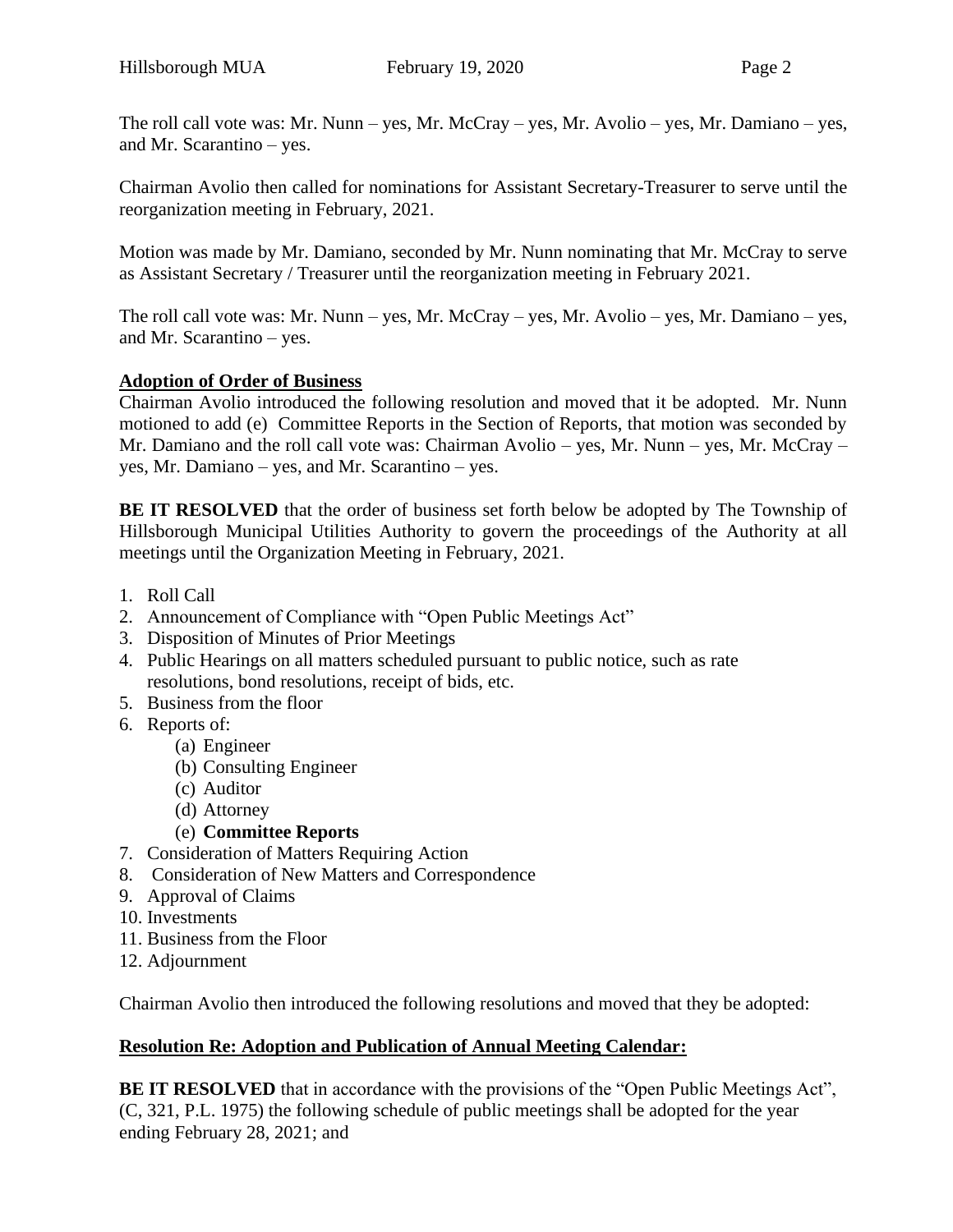**BE IT FURTHER RESOLVED** that said schedule be posted on the Authority's Web site, advertised in the Hillsborough Beacon and the Courier-News, and that copies of said schedule be posted on the bulletin board of the Authority and filed with the Township Clerk.

## TOWNSHIP OF HILLSBOROUGH MUNICIPAL UTILITIES AUTHORITY PUBLIC NOTICE

In compliance with the "Open Public Meetings Act" (C, 321, P.L. 1975) of the State of New Jersey, PLEASE TAKE NOTICE that the Township of Hillsborough Municipal Utilities Authority will hold public meetings for the transaction of the Authority business in accordance with the following schedule:

| March 25, 2020  | September 23, 2020          |
|-----------------|-----------------------------|
| April 22, 2020  | October 28, 2020            |
| May 27, 2020    | November 24, 2020 (Tuesday) |
| June 24, 2020   | December 16, 2020           |
| July 22, 2020   | January 27, 2021            |
| August 26, 2020 | February 24, 2021           |

**PLEASE TAKE FURTHER NOTICE** that all of the above listed meetings will commence at 8:00 P.M. at the offices of the Authority at 220 Triangle Road, Suite 234, in the Township of Hillsborough, County of Somerset, State of New Jersey.

Copies of this notice have been posted on the Authority's Web site, at the offices of the Authority, filed with the Hillsborough Township Clerk, published in the Courier-News and the Hillsborough Beacon papers.

Tracie Hohnhorst, Acting Executive Director

#### THE TOWNSHIP OF HILLSBOROUGH MUNICIPAL UTILITIES AUTHORITY

#### **Resolution Re: Mailing of Meeting Notices and Fees;**

**BE IT RESOLVED** by The Township of Hillsborough Municipal Utilities Authority that the Executive Director is hereby directed to mail the annual meeting notice and all 48 hour notices to any person so requesting same upon payment to the Authority of the sum of \$10.00 which is hereby declared to be the reasonable sum for each mailing to be made hereunder; provided, however, that mailing to the newspapers shall be without charge.

#### **Resolution Re: Adoption of By-Laws:**

**BE IT RESOLVED** that the following By-Laws of The Township of Hillsborough Municipal Utilities Authority be adopted. (see attached by-laws)

### **Resolution Re: Indemnification:**

**BE IT RESOLVED** by The Township of Hillsborough Municipal Utilities Authority this 19<sup>th</sup> day of February 2020, as follows: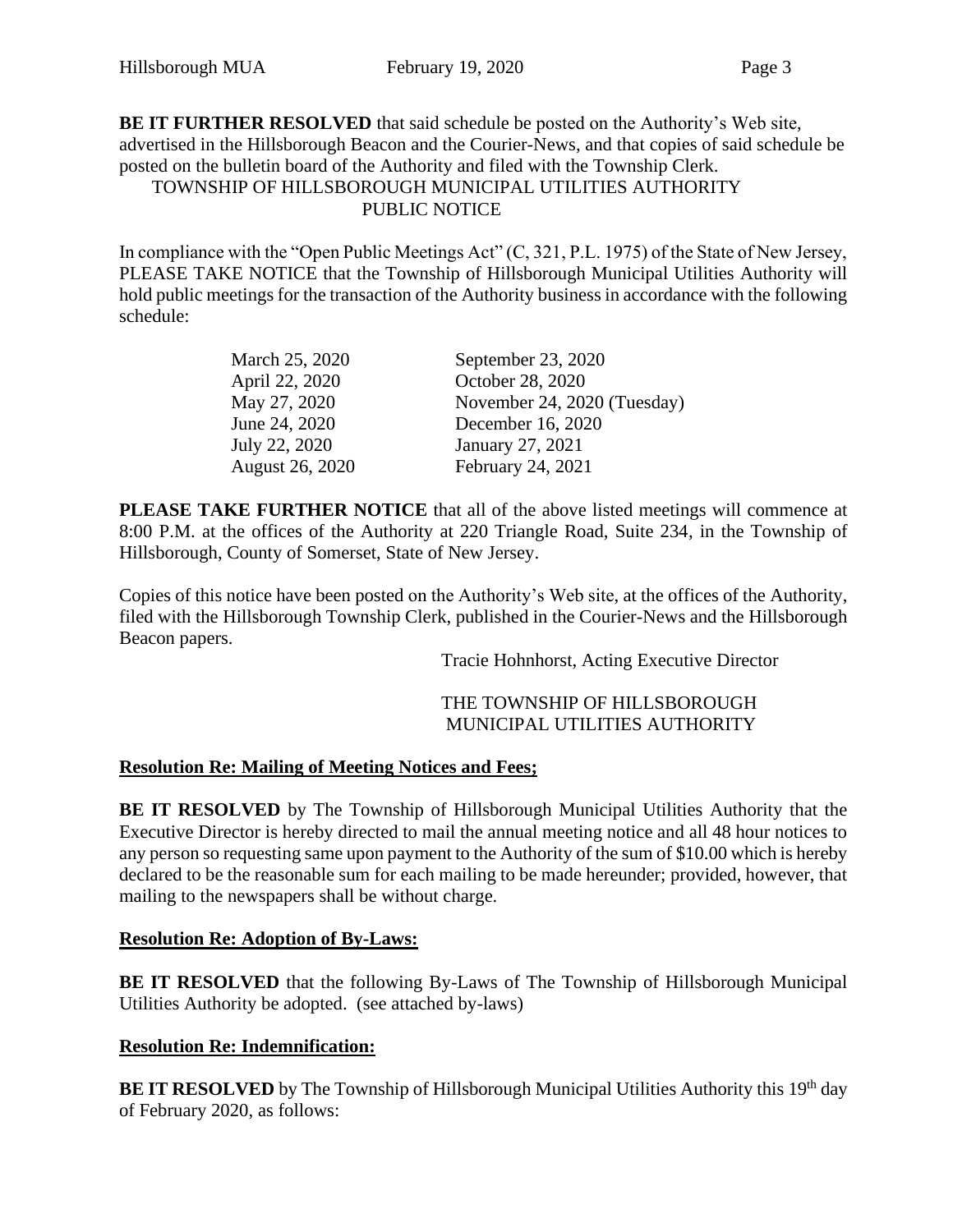Section 1. Except as hereinafter provided, The Township of Hillsborough Municipal Utilities Authority ("Authority") shall, upon the request of any present or former official, employee or appointee of the Authority provide for the indemnification and legal defense of any civil action brought against said person or persons arising from an act or omission falling within the scope of their public duties with the Authority.

Section 2. The terms of this Resolution and the definition of official, employee and appointee are to be construed liberally in order to effectuate the purposes of this Resolution, except that these terms shall not mean a) any person who is not a natural person; b) any person while providing goods or services of any kind under any contract with the Authority, except an employment contract; c) any person while providing legal or engineering services for compensation unless said person is an employee of the Authority; and d) any person who as a condition of his or her appointment or contract is required to indemnify and defend the Authority and/or secure insurance.

Section 3. The Authority shall provide for defense of and indemnify any present or former official, employee or appointee of the Authority who becomes a defendant in a civil action if the person or persons involved a) acted or failed to act in a matter in which the Authority has or had an interest; b) acted or failed to act in the discharge of a duty imposed or authorized by law; and c) acted or failed to take action in good faith. For purposes of this Resolution, the duty and authority of the Authority to defend and indemnify shall extend to a cross-claim or counterclaim against said person.

Section 4. The Authority shall not indemnify any person against the payment of punitive damages, penalties, or fines, but may provide for the legal defense of such claims in accord with the standards set forth herein. The Authority may refuse to provide for the defense and indemnification of any civil action referred to herein if the Authority determines that a) the act or omission did not occur within the scope of a duty authorized or imposed by law; b) the act or failure to act was the result of actual fraud, willful misconduct or actual malice of the person requesting defense and indemnification; or c) the defense of the action or proceeding by the Authority would create a conflict of interest between the Authority and the person or persons involved.

Section 5. In any other action or proceeding, including criminal proceedings, the Authority may provide for the defense of a present or former official, employee or appointee, if the Authority concludes that such representation is in the best interest of the Authority and that the person to be defended acted or failed to act in accord with the standards set forth in this Resolution.

Section 6. Whenever the Authority provides for the defense of any action set forth herein and as a condition of such defense, the Authority may assume exclusive control over the representation of such persons defended and such person shall cooperate fully with the Authority.

Section 7. The Authority may provide for the defense pursuant to this Resolution by authorizing its General Counsel to act on behalf of the person being defended or by employing other counsel for this purpose or by asserting the right of the Authority under any appropriate insurance policy that requires the insurer to provide defense.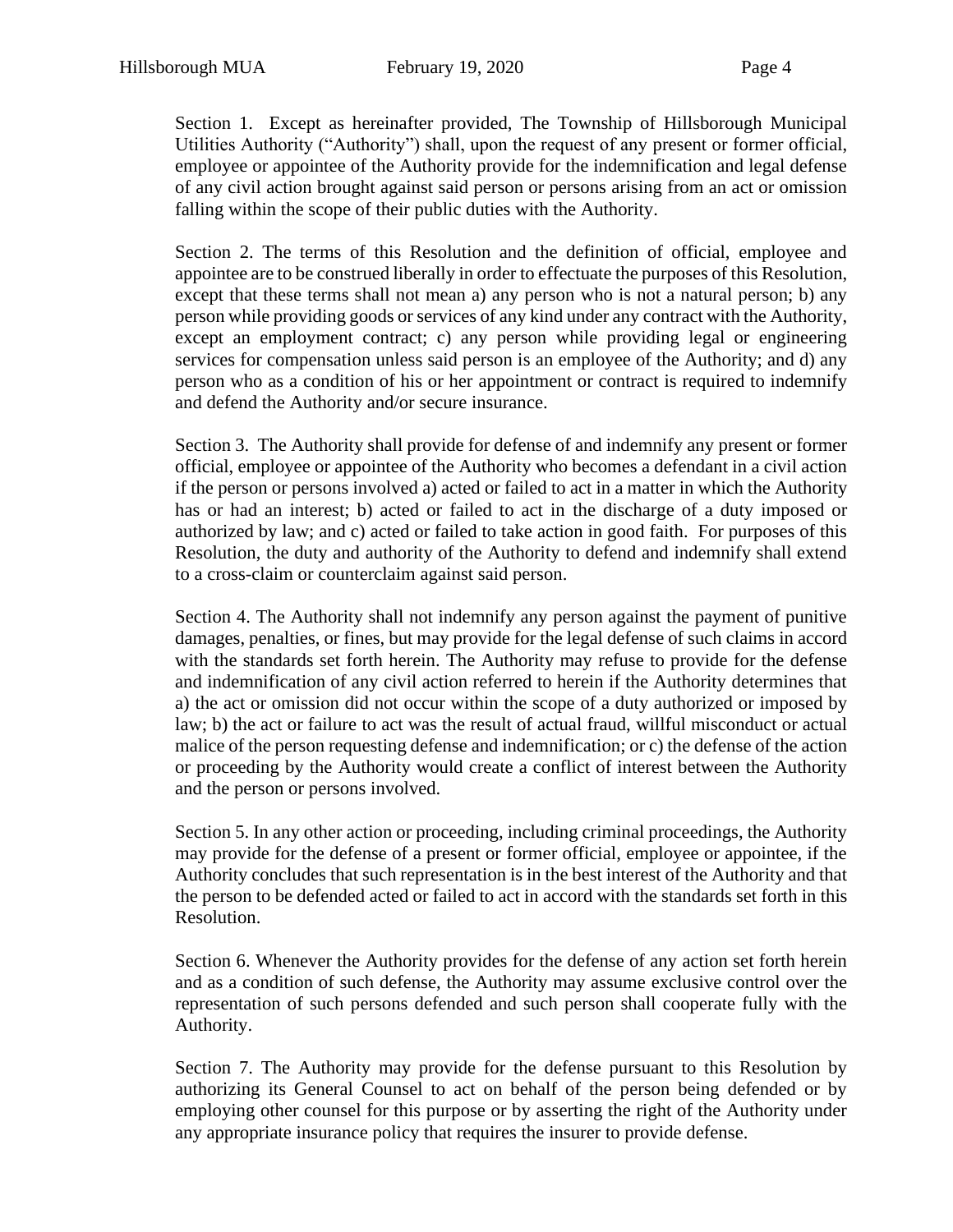Section 8. This Resolution shall take effect immediately.

### **Appointment of General Counsel**

**WHEREAS**, there exists a need for legal advice and professional legal services for The Township of Hillsborough Municipal Utilities Authority (hereinafter the "Authority"); and

**WHEREAS**, the Authority has determined and certified that the value of the contract may exceed \$17,500; and

**WHEREAS**, funds are available for this purpose, and

**WHEREAS**, the "New Jersey Pay to Play" Law, (N.J.S.A. 19:44A-20.4 et seq) requires that the resolution authorizing the award of contracts for "Professional Services" thru the 'Fair and Open' Process was publicly advertised;

**NOW, THEREFORE, BE IT RESOLVED** by The Township of Hillsborough Municipal Utilities Authority as follows:

- 1. The Chairman and Secretary be and they are hereby authorized and directed to execute a certain agreement dated February 19, 2020 and filed with the Acting Executive Director of the Authority between the Authority and **Law Offices of Peter Cipparulo.**
- 2. The contract is awarded as a "Professional Service" based on Qualifications and Proposals;
- 3. The Acting Executive Director shall publish a notice of award of said contract in the Courier News and Hillsborough Beacon in accordance with the provisions of the Local Public Contracts Law.

### **Appointment of Auditor**

**WHEREAS**, there exists a need for professional auditing services for the Township of Hillsborough Municipal Utilities Authority (hereinafter the "Authority"); and

**WHEREAS**, the Authority has determined and certified that the value of the contract may exceed \$17,500; and

**WHEREAS**, funds are available for this purpose, and

**WHEREAS**, the "New Jersey Pay to Play" Law, (N.J.S.A. 19:44A-20.4 et seq) requires that the resolution authorizing the award of contracts for "Professional Services" thru the 'Fair and Open' Process was publicly advertised;

**NOW, THEREFORE, BE IT RESOLVED** by The Township of Hillsborough Municipal Utilities Authority as follows:

- **1.** The Chairman and Secretary be and they are hereby authorized and directed to execute a certain agreement dated February 19, 2020 and filed with the Acting Executive Director of the Authority between the Authority and **Suplee, Clooney and Company.**
- 2. The contract is awarded as a "Professional Service" based on Qualifications and Proposals;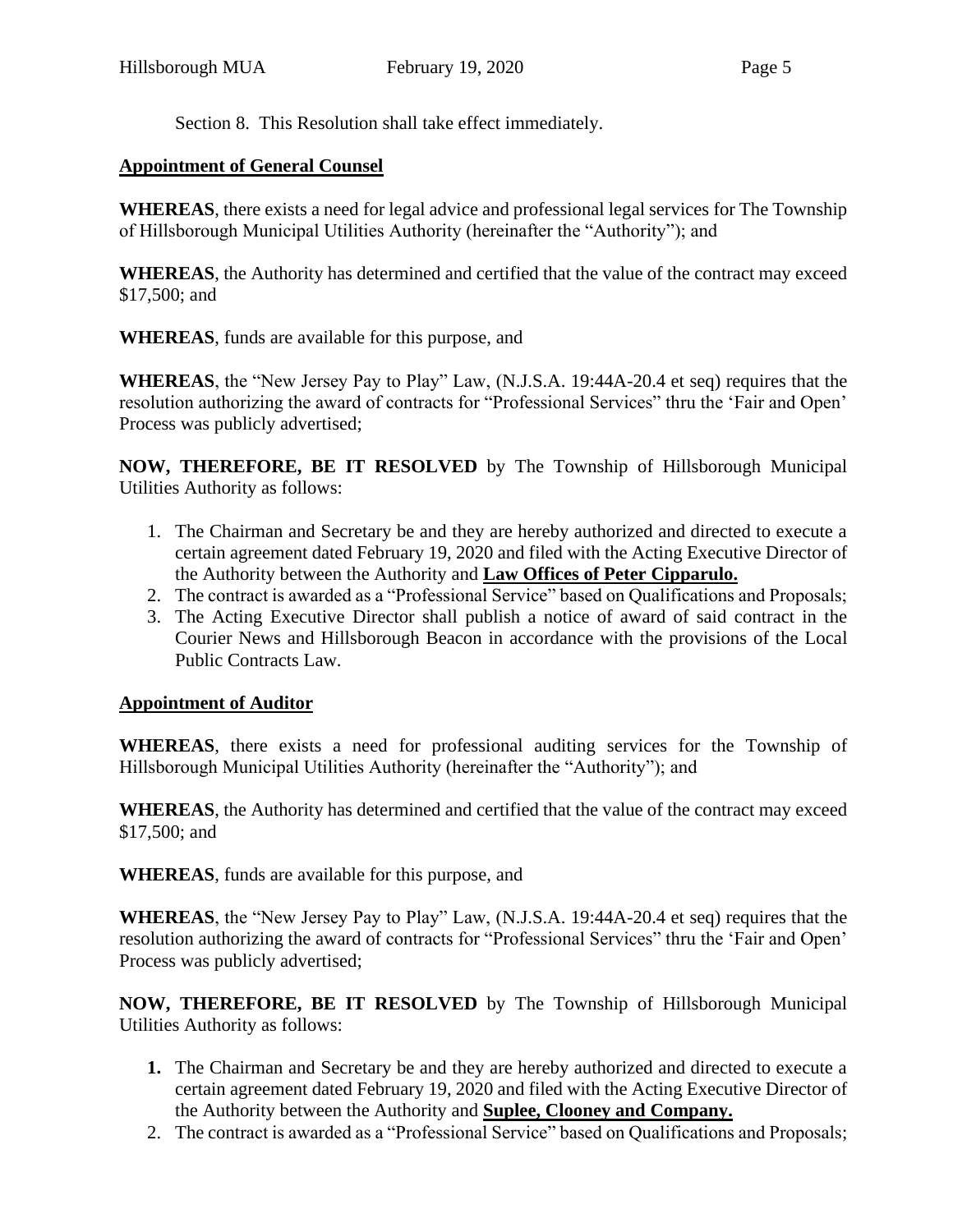3. The Acting Executive Director shall publish a notice of award of said contract in the Courier News and Hillsborough Beacon in accordance with the provisions of the Local Public Contracts Law.

#### **Appointment of Special Counsel**

**WHEREAS**, there exists a need for Special Counsel for The Township of Hillsborough Municipal Utilities Authority (hereinafter the "Authority"); and

**WHEREAS**, the Authority has determined and certified that the value of the contract may exceed \$17,500; and

**WHEREAS**, funds are available for this purpose, and

**WHEREAS**, the "New Jersey Pay to Play" Law, (N.J.S.A. 19:44A-20.4 et seq) requires that the resolution authorizing the award of contracts for "Professional Services" thru the 'Fair and Open' Process was publicly advertised;

**NOW, THEREFORE, BE IT RESOLVED** by The Township of Hillsborough Municipal Utilities Authority as follows:

- 1. The Chairman and Secretary be and they are hereby authorized and directed to execute a certain agreement dated February 19, 2020 and filed with the Acting Executive Director of the Authority between the Authority and **John Napolitano, Esq., of Cleary, Giacobbe, Alfieri & Jacobbs, LLC.**
- 2. The contract is awarded as a "Professional Service" based on Qualifications and Proposals;
- 3. The Acting Executive Director shall publish a notice of award of said contract in the Courier News and Hillsborough Beacon in accordance with the provisions of the Local Public Contracts Law.

#### **Appointment of Consulting Engineer:** (taken separately)

**WHEREAS,** there exists a need for the services of a Consulting Engineering firm for The Township of Hillsborough Municipal Utilities Authority; and

**WHEREAS**, funds are available for this purpose, and

**WHEREAS**, the Authority has determined and certified that the value of the contract will exceed \$17,500 thus requiring this contract is to be awarded under a process that does not permit certain political contributions be made pursuant to the provisions of the Pay-To-Play Law (N.J.S.A. 19:44A-20.5), and;

**WHEREAS**, a Business Entity Disclosure Certification has been submitted which certifies that **CME Associates and Van Note-Harvey Associates** will not make any reportable contributions to a candidate committee, joint candidates committee; or political party committee representing the elected officials of the Township of Hillsborough as defined pursuant to N.J.S.A.19:44A-3(p),  $(q)$  and  $(r)$  and;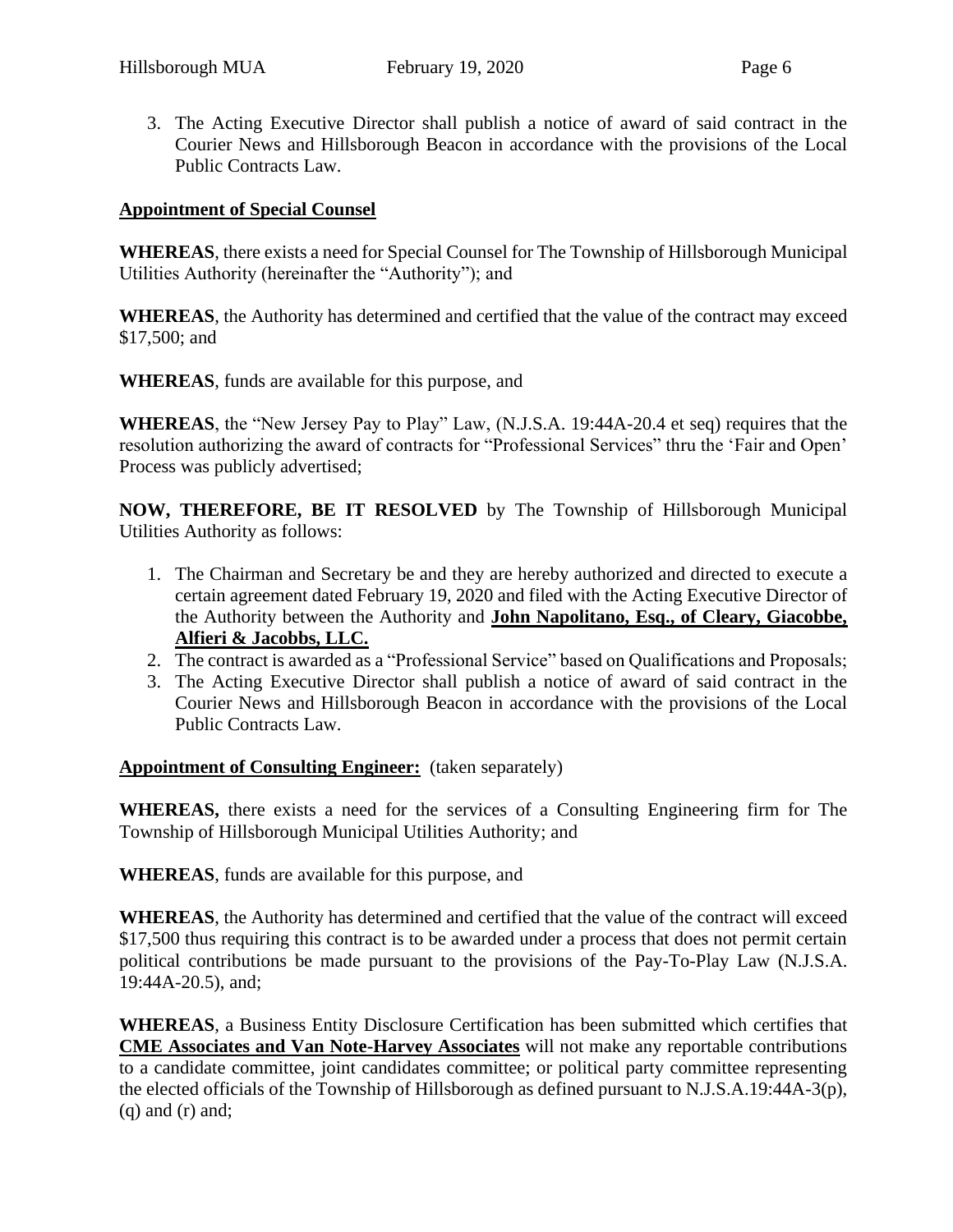**WHEREAS,** the "New Jersey Pay to Play" Law, (N.J.S.A. 19:44A-20.4 et seq) requires that the resolution authorizing the award of contracts for "Professional Services" thru the 'Fair and Open' Process was publicly advertised.

**NOW, THEREFORE, BE IT RESOLVED** by The Township of Hillsborough Municipal Utilities Authority as follows:

- 1. The Chairman and Secretary be and they are hereby authorized and directed to execute a certain agreement dated February 19, 2020 and filed with the Acting Executive Director of the Authority between the Authority and **Jerome A. Harris, P.E.,P.P. of CME Associates and Van Note-Harvey Associates**.
- 2. The contract is awarded as a "Professional Service" based on Qualifications and Proposals.
- 3. The Acting Executive Director shall publish a notice of the award of said contract in the Courier News and Hillsborough Beacon in accordance with the provisions of the Local Public Contracts Law.

## **Appointment of Professional Engineer:**

**WHEREAS,** there exists a need for the services of a Professional Engineer by The Township of Hillsborough Municipal Utilities Authority (hereinafter the "Authority"), and

**WHEREAS**, funds are available for this purpose, and;

**WHEREAS**, the Authority has determined and certified that the value of the contract will exceed \$17,500 thus requiring this contract is to be awarded under a process that does not permit certain political contributions be made pursuant to the provision of the Pay to Play Law (N.J.S.A. 19:44A-20.5), and;

**WHEREAS,** the "New Jersey Pay to Play" Law, (N.J.S.A. 19:44A-20.4 et seq) require that the resolution authorizing the award of contracts for "Professional Services" thru the 'Fair and Open' Process was publicly advertised.

**NOW, THEREFORE, BE IT RESOLVED** by The Township of Hillsborough Municipal Utilities Authority as follows:

- 1. The Chairman and Secretary be and they are hereby authorized and directed to execute a certain agreement dated February 19, 2020 and filed with the Acting Executive Director of the Authority between **Jerry Harris, P. E., P.P. of CME Associates** and the Authority.
- 2. The contract is awarded is awarded as a "Professional Service" based on Qualifications and Proposals.
- 3. The Acting Executive Director shall publish a notice of the award of said contract in the Courier News and the Hillsborough Beacon in accordance with the provisions of the Local Public Contracts Law.

### **Appointment of Risk Management Consultant:**

**WHEREAS,** the Township of Hillsborough Municipal Utilities Authority is a member of the New Jersey Utility Authorities Joint Insurance Fund, and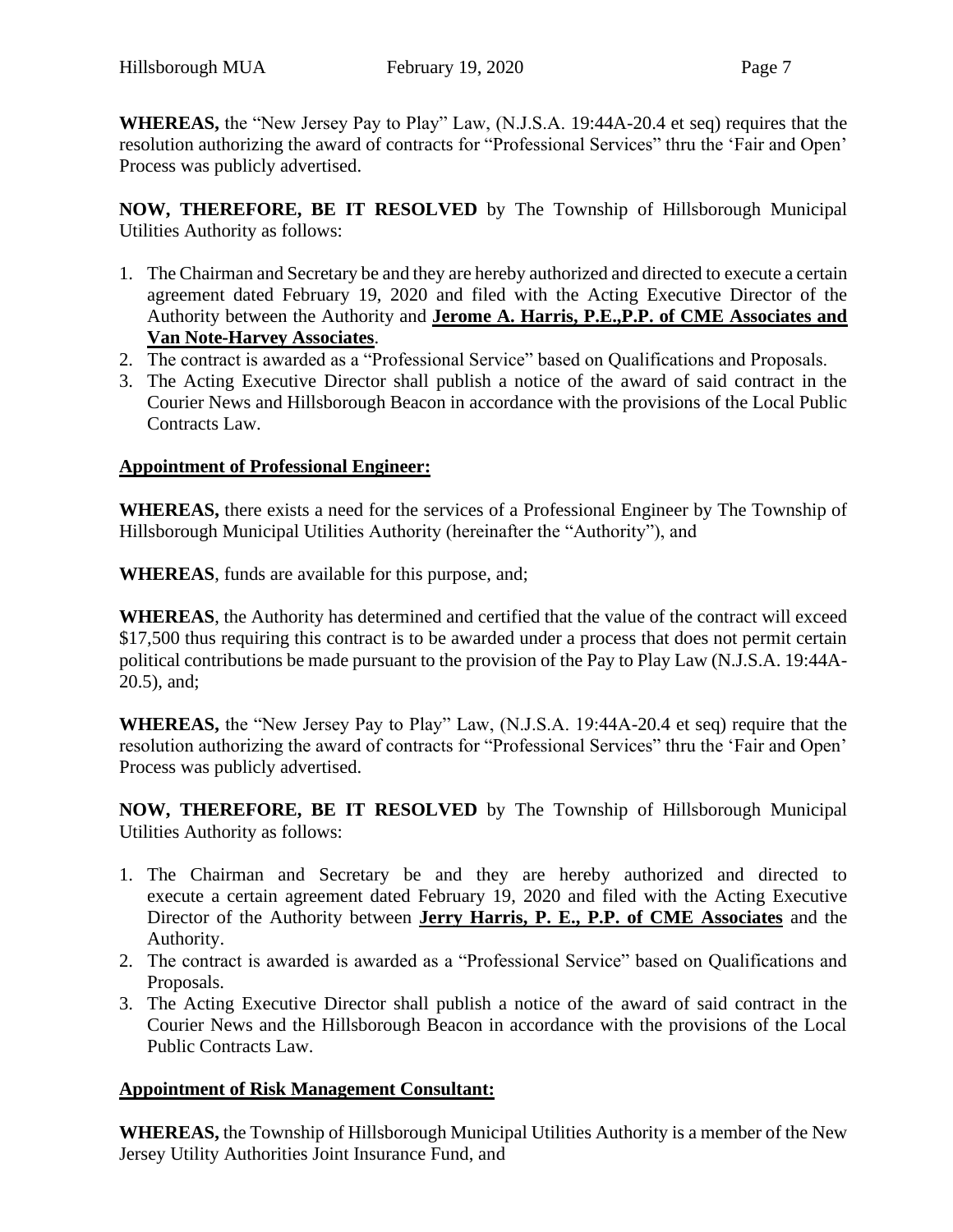**WHEREAS,** the bylaws of said fund require that each Authority appoint a Risk Management Consultant to perform various professional services as detailed in the bylaws; and

**WHEREAS**, the judgmental nature of a Risk Management Consultant's duties renders comparative bidding impractical; and

**WHEREAS**, the Authority has determined and certified that the value of the contract may exceed \$17,500; and

**WHEREAS,** funds are available for this purpose, and

**WHEREAS**, the "New Jersey Pay to Play" Law, (N.J.S.A. 19:44A-20.4 et seq) requires that the resolution authorizing the award of contracts for "Professional Services" thru the 'Fair and Open' Process was publicly advertised;

**NOW, THEREFORE, BE IT RESOLVED** by the Township of Hillsborough Municipal Utilities Authority as follows:

- 1. The Chairman and Secretary be and they are hereby authorized and directed to execute a certain agreement dated February 19, 2020 and filed with the Acting Executive Director of the Authority between the **Danskin Insurance Agency**, as its Risk Management Consultant in accordance with the bylaws of the New Jersey Utility Authorities Joint Insurance Fund.
- 2. The Acting Executive Director shall publish a notice of the award of said contract in the Courier News and Hillsborough Beacon in accordance with the provisions of the Local Public Contracts Law.

# **Designation of Acting Executive Director as "Authority Officer"**

**BE IT RESOLVED**, by the Township of Hillsborough Municipal Utilities Authority, that the Acting Executive Director of the Township of Hillsborough Municipal Utilities Authority, Tracie Hohnhorst, be and is hereby authorized to perform acts and execute documents as "Authority Officer" in accordance with the provisions and definition of "Authority Officer" in Section 105 (9) of the General Bond Resolution adopted on April 26, 1983.

### **Appointment of Public Agency Compliance Officer:**

**BE IT RESOLVED**, in accordance with N.J.A.C. 17:27-3.5, Tracie Hohnhorst, Acting Executive Director, is hereby designated the Public Agency Compliance Officer for The Township of Hillsborough Municipal Utilities Authority.

### **Establishment of Office Hours and Holiday Schedule:**

**BE IT RESOLVED** that the offices of the Authority shall be open from 9:00 A.M. until 4:00 P.M. daily Monday through Friday; and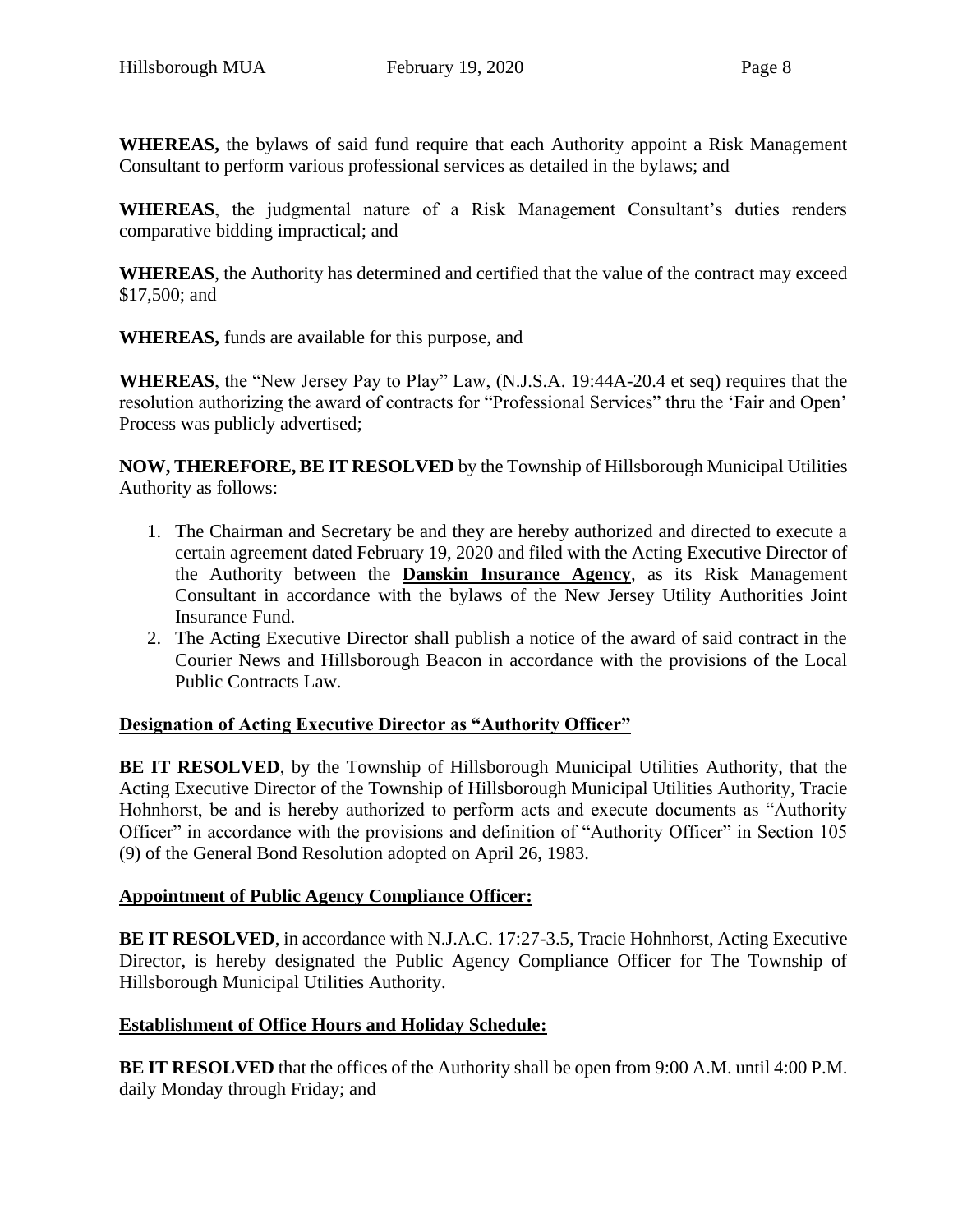**BE IT FURTHER RESOLVED** that the offices of the Authority shall be closed in observance of the following holidays as well as such other holidays as may be declared from time to time by resolution of the Authority:

> New Year's Day Columbus Day Martin Luther King Day **General Election Day** Lincoln's Birthday Veteran's Day Presidents Day Thanksgiving Day Good Friday Thanksgiving Friday Memorial Day Christmas Day Independence Day Day after Christmas Labor Day

## **Designation of Official Newspaper:**

**BE IT RESOLVED** that the Hillsborough Beacon and the Courier News be and are hereby designated the official newspapers of the Authority.

### **Adoption of Cash Management Plan:**

**BE IT RESOLVED** that the following Cash Management Plan be adopted by the Township of Hillsborough Municipal Utilities Authority and the Executive Director be authorized to implement said plan:

- 1. All funds received by the Authority shall be deposited in designated depositories within 24 hours of receipt.
- 2. All funds shall be deposited in interest bearing accounts.
- 3. The Acting Executive Director is hereby authorized to negotiate the purchase and sale of U.S. Government obligations, or to invest in time open accounts or certificates of deposit, whichever shall provide the most favorable rates of interest.
- 4. All claims shall be approved for payment by a majority of the members and checks shall be issued in payment of said claims in accordance with the authorization for disbursements adopted by the Authority.

### **Designation of Official Depositories:**

**BE IT RESOLVED** that the following banks be designated as Depositories for funds of The Township of Hillsborough Municipal Utilities Authority until the organization meeting in February, 2021.

| <b>Amboy National Bank</b>               |
|------------------------------------------|
| Chase Bank                               |
| Financial Resources Federal Credit Union |
| Peapack Gladstone Bank                   |
| Provident Bank                           |
| <b>Valley National Bank</b>              |
|                                          |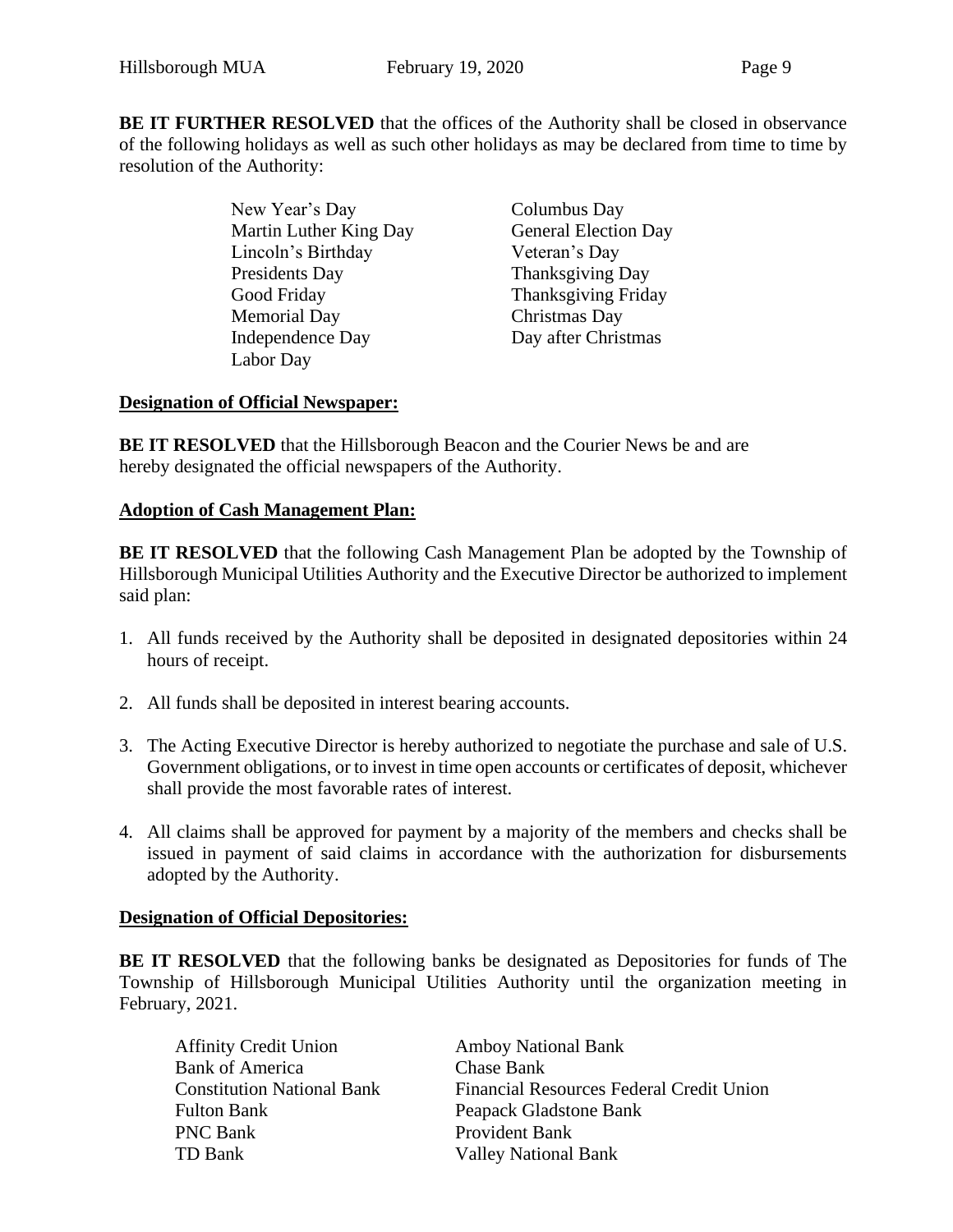Wells Fargo Bank NA Unity Bank

**BE IT FURTHER RESOLVED** that the Treasurer be and is hereby authorized to assign the various accounts of the Authority to any of the above named depositories.

#### **Authorization for Disbursements:** (taken separately)

**BE IT RESOLVED** that all disbursements of The Township of Hillsborough Municipal Utilities Authority Operating Fund, Construction Fund, General Fund, and Inspection Trust Fund shall be made by checks signed by any two members of the Authority and countersigned by the Executive Director.

**BE IT FURTHER RESOLVED** that all disbursements of The Township of Hillsborough Municipal Utilities Authority Petty Cash Account be made by checks signed by the Executive Director of the Authority; and

**BE IT FURTHER RESOLVED** that all disbursements of The Township of Hillsborough Municipal Utilities Authority Revenue Fund transmitting revenues to the Trustee be made by checks signed by any one of the following:

| Chairman                  | Vice-Chairman                    |
|---------------------------|----------------------------------|
| Secretary                 | <b>Treasurer</b>                 |
| Asst. Secretary/Treasurer | <b>Acting Executive Director</b> |

#### **Authorization for Payroll Disbursements:** (taken separately)

**BE IT RESOLVED** that salaries and wages be paid by checks disbursed from the payroll account on a biweekly, monthly or quarterly basis as elected by the employees, said checks to be signed by any one of the following:

| Chairman                  | Vice-Chairman<br><b>Treasurer</b> |  |  |
|---------------------------|-----------------------------------|--|--|
| Secretary                 |                                   |  |  |
| Asst. Secretary/Treasurer | <b>Acting Executive Director</b>  |  |  |

### **Authorization for Investments:**

**BE IT RESOLVED** that the Acting Executive Director is hereby authorized to negotiate the purchase and sale of U.S. Government obligations, or to invest in time open accounts or certifications of deposit, whichever is the most favorable to achieve the best program for the investment of Authority funds; and

**BE IT FURTHER RESOLVED** that all such transactions shall be reported to the following regular meeting of the Authority.

The above listed resolutions were put forth for consideration by Chairman Avolio, which the exception of the three that were indicated to be taken separately. Mr. Damiano motioned, seconded by Mr. McCray and the roll call vote was Chairman Avolio –yes, Mr. McCray - yes, Mr. Nunn – yes, Mr. Scarantino – yes and Mr. Damiano - yes.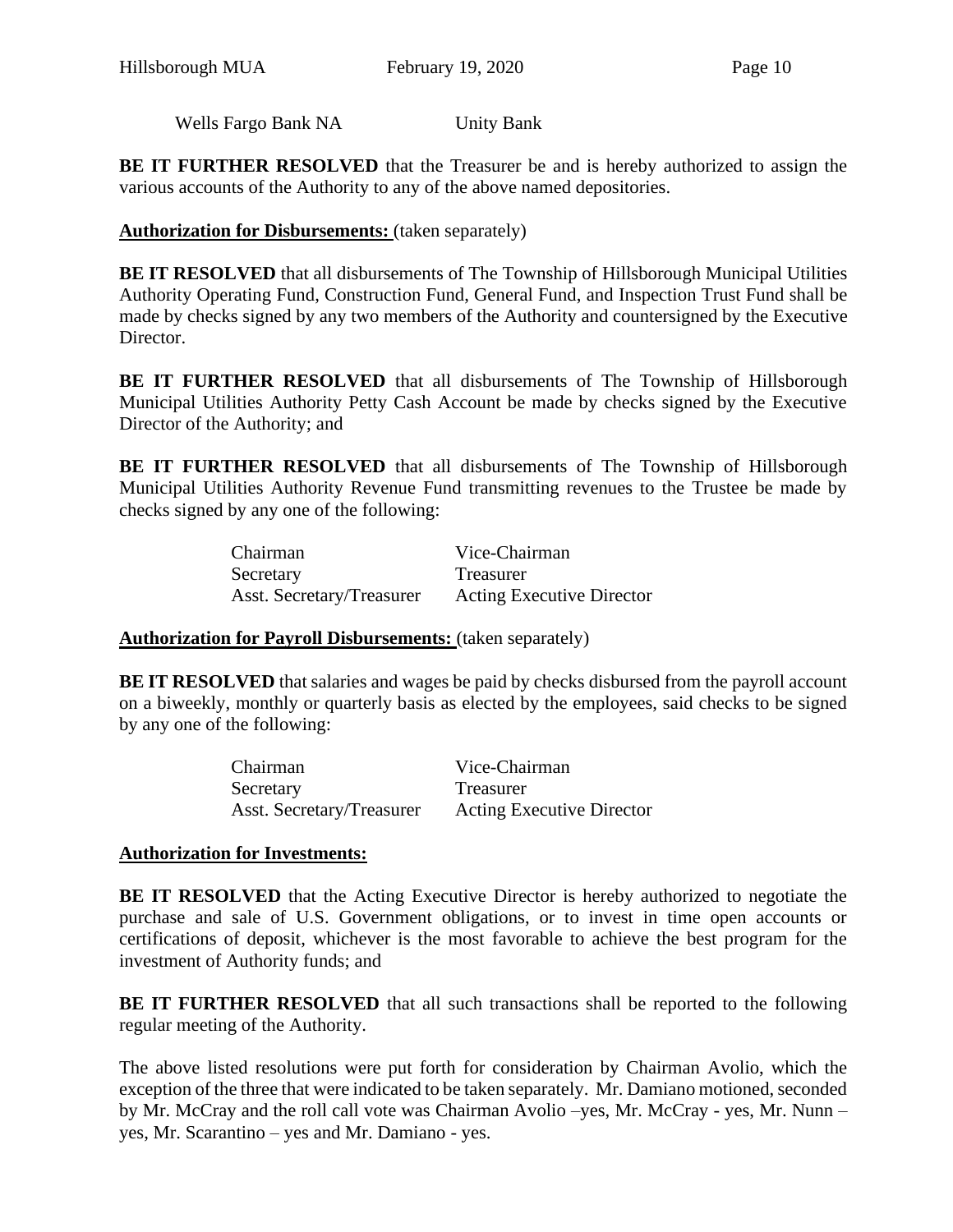### **Resolutions taken separately:**

### **Appointment of Consulting Engineer:** (taken separately)

Confirmation regarding adding the second consulting engineer as listing in the resolution (CME Associates and Van Note-Harvey Associates).

Motion by Mr. Nunn, seconded by Mr. Damiano and the roll call vote was Chairman Avolio –yes, Mr. McCray - yes, Mr. Nunn – yes, Mr. Scarantino – yes and Mr. Damiano - yes.

### **Authorization for Disbursements:** (taken separately)

## **Authorization for Payroll Disbursements:** (taken separately)

Discussion regarding "any one signature" on both of the above resolutions to ensure all were in consensus.

Motion by Mr. Nunn, seconded by Mr. Damiano and the roll call vote was Chairman Avolio –yes, Mr. McCray - yes, Mr. Nunn – yes, Mr. Scarantino – yes and Mr. Damiano - yes.

### **Approval of Minutes:**

Mr. Damiano moved that the meeting minutes of February 8, 2020 be approved as recorded by the Acting Executive Director. The motion was seconded by Mr. Nunn, and the roll call vote was: Mr. Nunn – yes, Mr. Scarantino – yes, and Mr. Damiano – yes, and Chairman Avolio and Mr. McCray – abstained.

### **BUSINESS FROM THE FLOOR**

There was no business from the floor.

### **MATTERS FOR CONSIDERATION**

Chairman Avolio mentioned that he has a piece of equipment that clears brush and the market value is \$400. It would be a conflict of interest for the Authority to purchase it. It could be considered to be donated and then written off.

### **CORRESPONDENCE**

None at this time.

### **DISCUSSION ITEMS**

- Update on Royce Brook Trunk Line Southern section new pipe to old pipe, no diversion without new pipe. Manholes would need to be raised to prevent water from leaking but it has to be determined how high they need to be raised. Only the first two manholes are leaking. There was an examination of the plans and a discussion of how many in the area in question.
- Sewer Capacity analysis was provided by Engineer Mr. Agha Hasan. Discussion regarding the rebuilding or replacing the pump station as well as verifying the location of the flows. There will be an assessment of the trunk system to determine the capacity. It was also determined that it would take approximately 12-18 months for permits. Need to further review the current design with the future growth projects. Campus Associates meeting is 2/25/2020 to discuss access. Route 206 DOT to meet at the site in two week to potentially realign the area. If it is day work then it is a very small work window, therefore it will most likely be at night. Mr. Hasan left the meeting at 8:39 pm.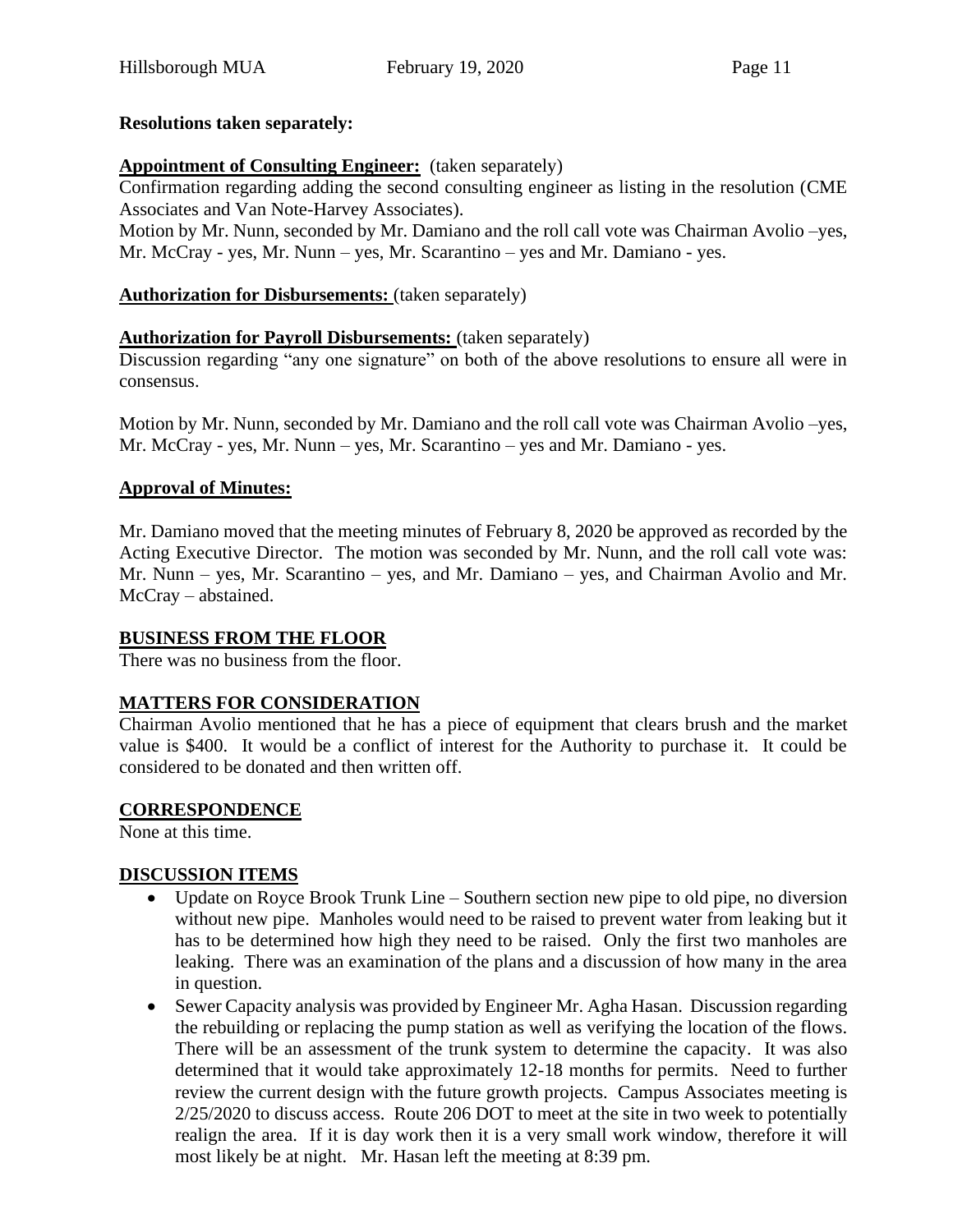• Look First Proposals – There exists the need to get the work stations up on Windows 10 as well as newer versions of Office, replacement desktops needed. Look First is a turnkey solution.

Motion made by Mr. Damiano, seconded by Mr. McCray to move forward with Look First as a technology solution and the roll call vote was Chairman Avolio –yes, Mr. McCray - yes, Mr. Nunn – yes, Mr. Scarantino – yes and Mr. Damiano - yes.

- New Employee for Maintenance Department needs to be confirmed that position was advertised and posted.
- New Employee for I/I Program Motion made by Mr. Damiano, seconded by Mr. McCray to hire with contingencies, and assuming a notice had been posted to employees; and the roll call vote was Chairman Avolio –yes, Mr. McCray - yes, Mr. Nunn – yes, Mr. Scarantino – yes and Mr. Damiano - yes.
- Personnel Discussion interviews have been held for the vacant Executive Director Position. The job advertisement will be re-written and re-advertised.

The following subcommittees are established:

**I/I and GIS:** Mr. Nunn and Mr. McCray: Motion by Mr. Nunn, seconded by Mr. Damiano and the roll call vote was Chairman Avolio –yes, Mr. McCray - yes, Mr. Nunn – yes, Mr. Scarantino – yes and Mr. Damiano - yes.

**Finance:** Mr. Damiano and Mr. Scarantino: Motion by Mr. Nunn, seconded by Mr. Damiano and the roll call vote was Chairman Avolio –yes, Mr. McCray - yes, Mr. Nunn – yes, Mr. Scarantino – yes and Mr. Damiano - yes.

**Personnel:** Mr. Damiano and Mr. Scarantino: Motion by Mr. Nunn, seconded by Mr. McCray and the roll call vote was Chairman Avolio –yes, Mr. McCray - yes, Mr. Nunn – yes, Mr. Scarantino – yes and Mr. Damiano - yes.

**Engineering / Facilities:** Mr. Scarantino and Mr. McCray: Motion by Mr. Scarantino, seconded by Mr. Nunn, and the roll call vote was Chairman Avolio –yes, Mr. McCray - yes, Mr. Nunn – yes, Mr. Scarantino – yes and Mr. Damiano - yes.

### **SVSA Report**

No report at this time.

#### **Claims List Approval**

Mr. Damiano introduced the following resolution and moved that it be adopted:

Be IT RESOLVED that the following claims lists dated February 19, 2020 be approved and the Treasurer be authorized to issue checks in payment of said claims.

| <b>Operating Fund</b> | February 19, 2020 \$1,237,472.87              |  |
|-----------------------|-----------------------------------------------|--|
| General Fund          | - February 19, 2020 $\frac{1}{2}$ 226, 161.71 |  |

The motion and resolution were seconded by Mr. McCray and the roll call vote was: Chairman Avolio – yes, Mr. McCray – yes, Mr. Nunn – yes, Mr. Scarantino – yes, and Mr. Damiano – yes.